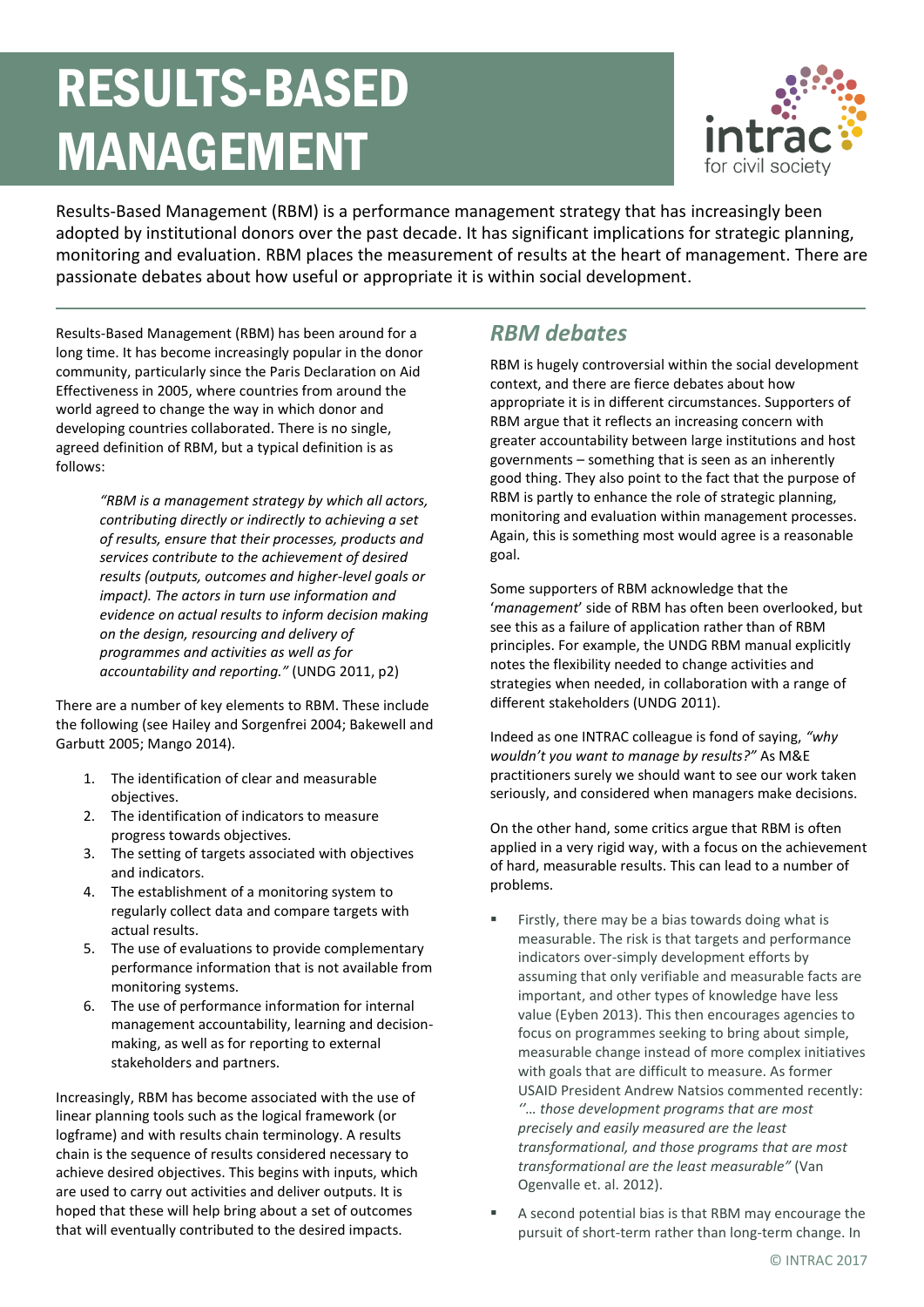social development some changes take many years to materialise, and may be due to the contributions of many different organisations. This does not always sit well with the need to manage by results over short timescales.

- Thirdly, RBM may not be so appropriate when working in areas where there are different views of what constitutes success. This is because RBM encourages a focus on measurable, unambiguous indicators and targets, whereas the reality in many social development settings is that there are different interpretations of what constitutes success.
- Fourthly, there is an argument that RBM has become too dominant. Some argue that what used to be creative tension between a *"flexible and enabling role in supporting an empowerment process of social change and the obligation to demonstrate results and fulfil internal rules and regulations ... is no longer creative"* because the obligation to demonstrate results has become increasingly dominant (Eyben 2013, p5).

INTRAC's own experiences over the past few years confirm that many CSOs are coming under increasing pressure to justify funding through the measurement of results at different levels, and some of this is down to the RBM agenda. International NGOs and CSOs operating complex programmes may find it most difficult to conform to RBM principles, as it can be very difficult to measure results and summarise performance across different locations and sectors. This inevitably affects CSOs further down the funding chain, as demands and expectations are pushed downwards.

But the debate is also framed in the context of an eversharpening divide between development practitioners wedded to RBM principles and those more in favour of complexity theory. The latter can be characterised as

preferring M&E approaches such as Most Significant Change, Outcome Mapping and stories of change to logframes, measurable targets and evidence-based approaches. Discussions around RBM therefore need to be seen as part of much wider debates around social development and the contribution of the aid industry as a whole.

#### *Summary*

Many debates within the field of monitoring and evaluation (M&E) are about how tools or approaches are applied, rather than their intrinsic value, and RBM is no different. Indeed the principles on which RBM is based – greater accountability, more harmonisation, taking M&E seriously – are hard to argue with.

But it is also evident that any system designed to manage by results is harder to apply in situations where change is intangible, long-term or contested. This is the arena in which many CSOs operate, and it is perhaps not surprising that so many (by no means all) are suspicious of the RBM agenda.

Ultimately, assessing results should always play a part in management. Of course this involves assessments of predicted, measurable change. But management is also about making value judgements about changes, identifying unexpected or negative changes, monitoring the external environment, and constantly questioning what else could be done instead of what is being done. RBM focuses most keenly on one aspect of management – the identification and measurement of predicted, measurable change – and INTRAC believes it is important that this is balanced by other methods and approaches that enable more flexible and nuanced monitoring and evaluation of projects and programmes.

*"To measure whatever can easily be measured is okay as far as it goes To disregard that which cannot easily be measured is artificial and misleading To presume that what cannot easily be measured is not very important is dangerous To say that what cannot easily be measured does not really exist is fatal."*

*Source: Adapted from Yankelovich (1972)*

#### *Further reading and resources*

Other papers in this section deal with logical frameworks and how to make logical frameworks more useful in complex situations.





Many organisations have manuals on Results-Based Management (RBM) and many are freely available on the internet. One such is the United Nations Development Group manual (see reference below). A critique of the evidence and results agenda by Rosalind Eyben is available from the Big Push Forward website.